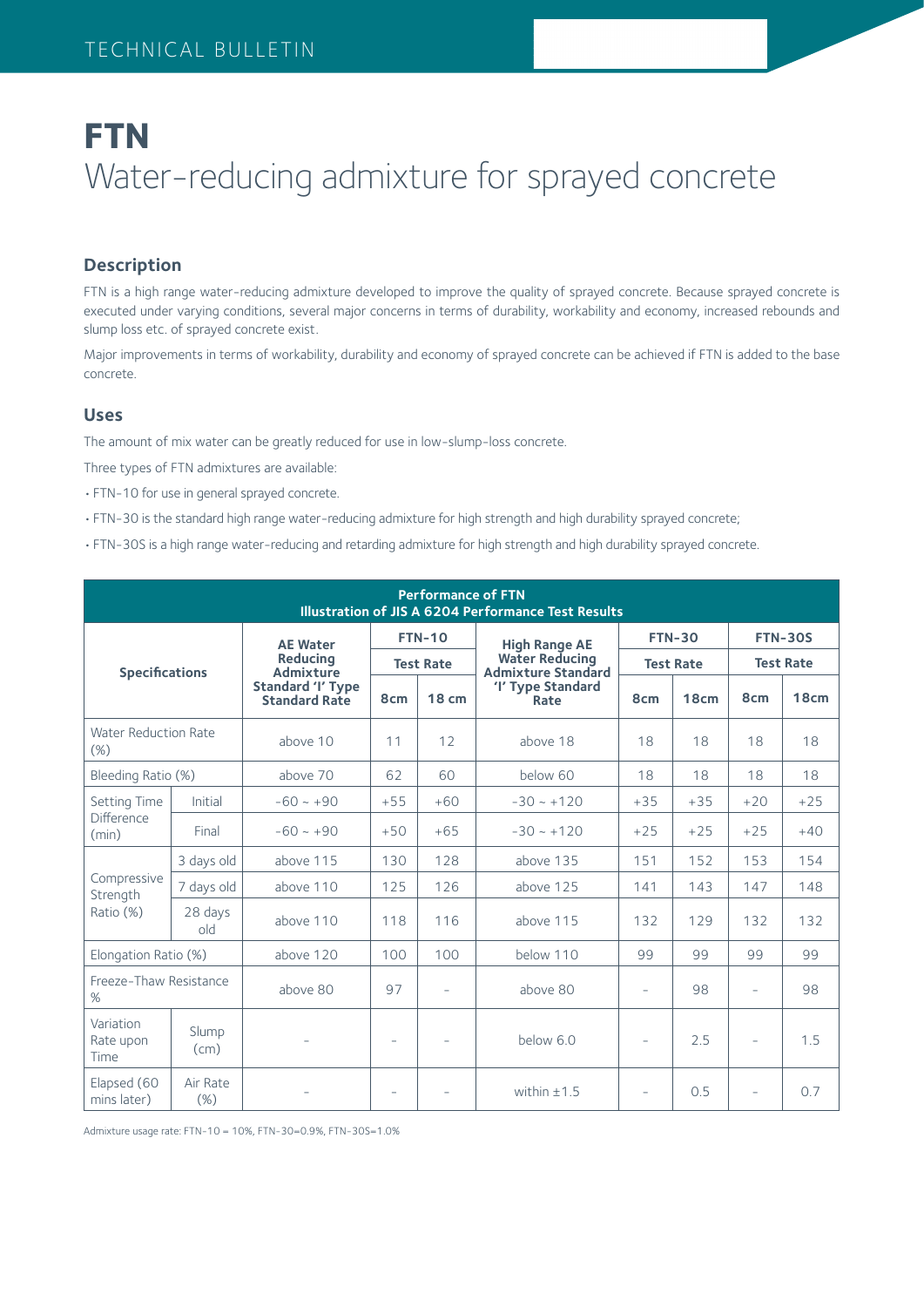## **Mortar Setting Test**

#### **Materials Used**

Cement : Regular Portland Cement (mixture of 3 types)

Fine Aggregates :River Sand (specific gravity = 2.74, FM = 2.94)

Admixture : FTN-10, FTN-30, FTN-30S

Adhesive Material : Denka Natmic T-5 (all-purpose type), Denka Natmic T-10 (high strength type)

| <b>Mortar Mixture</b>    |                    |        |     |  |  |  |  |  |  |  |
|--------------------------|--------------------|--------|-----|--|--|--|--|--|--|--|
|                          | Admixture          | W/C    | S/C |  |  |  |  |  |  |  |
| <b>Type</b>              | Usage Rate (C x %) | $(\%)$ |     |  |  |  |  |  |  |  |
| No addition              | -                  | 57     |     |  |  |  |  |  |  |  |
| $FTN-10$                 | 1.0                | 50     | 2.5 |  |  |  |  |  |  |  |
| FTN-30<br><b>FTN-30S</b> | 1.5                | 40     |     |  |  |  |  |  |  |  |



#### **Test Conditions**

Targeted flow rate was set at 210 ± 10mm after mixing for 15 minutes at 20ºC. Tested based on same mixture at 20ºC for 10ºC and 30ºC.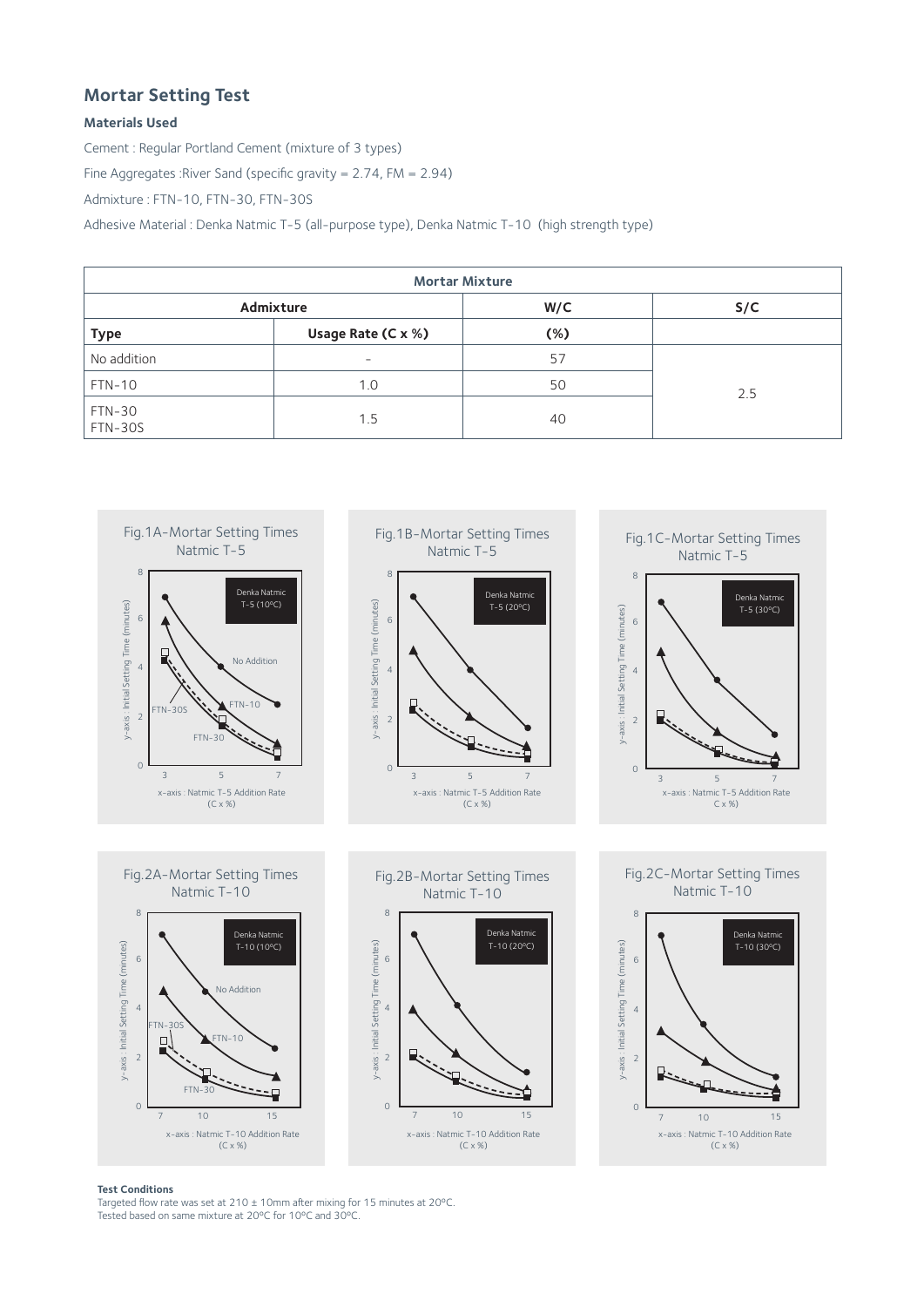## **Sprayed Test - High Strength Sprayed Concrete (1)**

#### **Materials Used**

Cement : Regular Portland Cement (specific gravity = 3.16) Fine Aggregates : River Sand (specific gravity =  $2.74$ , FM =  $2.94$ ) Coarse Aggregates : (specific gravity = 2.72) Admixture :FTN-30 Adhesive Material: Denka Natmic T-5, Denka Natmic T-10

| <b>Properties of Concrete</b> |           |           |     |     |                                    |     |                                |                          |                         |  |  |  |
|-------------------------------|-----------|-----------|-----|-----|------------------------------------|-----|--------------------------------|--------------------------|-------------------------|--|--|--|
|                               |           |           |     |     | Unit Weight (kg / m <sup>3</sup> ) |     |                                | <b>Adhesive Material</b> |                         |  |  |  |
| No.                           | $W/C$ (%) | $S/a$ (%) | W   |     |                                    | G   | Admixture<br>FTN-30 ( $Cx %$ ) | <b>Type</b>              | <b>Addition</b><br>Rate |  |  |  |
| (1)                           |           |           |     |     |                                    |     |                                | $T-5$                    |                         |  |  |  |
| (2)                           | 40        | 60        | 180 | 450 | 1081                               | 715 | 1.1                            | $T-10$                   | 10                      |  |  |  |

| <b>Characteristics Test Results</b> |                                                  |             |                                         |        |                                                     |                |                                                 |                                              |         |  |  |  |
|-------------------------------------|--------------------------------------------------|-------------|-----------------------------------------|--------|-----------------------------------------------------|----------------|-------------------------------------------------|----------------------------------------------|---------|--|--|--|
| No.                                 |                                                  |             | <b>Characteristics of Base Concrete</b> |        | <b>Characteristics of Sprayed Concrete</b>          |                |                                                 |                                              |         |  |  |  |
|                                     | Slump (cm) (upper row)<br>Air Rate (%) (low row) |             |                                         |        | <b>Compressive</b><br>Strength (N/mm <sup>2</sup> ) |                | <b>Tensile Strength</b><br>(N/mm <sup>2</sup> ) | <b>Core Strength</b><br>(N/mm <sup>2</sup> ) |         |  |  |  |
|                                     | Elapsed<br><b>Time</b><br>$0 \text{ min}$        | 60 mins     | 90 mins                                 | 7 days | 28 days                                             | 3 <sub>h</sub> | 24h                                             | 7 days                                       | 28 days |  |  |  |
| (1)                                 | 18.5<br>2.3                                      | 17.0<br>2.2 | 14.5<br>2.0                             | 48.6   | 56.8                                                | 2.9            | 12.5                                            | 38.5                                         | 42.4    |  |  |  |
| (2)                                 | 18.0<br>1.9                                      | 16.0<br>2.2 | 13.5<br>1.9                             | 46.6   | 56.6                                                | 4.3            | 18.0                                            | 45.2                                         | 57.9    |  |  |  |

Base Concrete Temperature : 18ºC

## **Sprayed Test - General Sprayed Concrete (2)**

### **Materials Used**

Cement : Regular Portland Cement (specific gravity = 3.15) Fine Aggregates : River Sand (specific gravity = 2.73, FM = 2.90) Coarse Aggregates : (specific gravity = 2.70) Admixture : FTN-30S Adhesive Material : Denka Natmic T-5

| <b>Properties of Concrete</b> |           |           |     |     |           |     |                                    |  |  |  |  |
|-------------------------------|-----------|-----------|-----|-----|-----------|-----|------------------------------------|--|--|--|--|
|                               |           |           |     |     | Admixture |     |                                    |  |  |  |  |
| <b>Type</b>                   | $W/C$ (%) | $S/a$ (%) | W   |     |           | G   | <b>Material</b><br>$(C \times \%)$ |  |  |  |  |
| No Admixture                  | 63.9      | 60        | 230 | 360 | 1034      | 681 | 7.0                                |  |  |  |  |
| FTN-30S C x 0.9%              | 522       | 60        | 188 | 360 | 1102      | 727 | 7.0                                |  |  |  |  |

| <b>Characteristics Test Results</b> |                                                  |             |            |                                            |         |                                            |                                                   |                                      |         |  |  |  |
|-------------------------------------|--------------------------------------------------|-------------|------------|--------------------------------------------|---------|--------------------------------------------|---------------------------------------------------|--------------------------------------|---------|--|--|--|
| No.                                 |                                                  |             |            | <b>Characteristics of Base Concrete</b>    |         | <b>Characteristics of Sprayed Concrete</b> |                                                   |                                      |         |  |  |  |
|                                     | Slump (cm) (upper row)<br>Air Rate (%) (low row) |             |            | <b>Compressive</b><br>Strength $(N / mm2)$ |         |                                            | <b>Tensile Strength</b><br>(N / mm <sup>2</sup> ) | Core Strength (N / mm <sup>2</sup> ) |         |  |  |  |
|                                     | Elapsed<br>Time<br>$0 \text{ min}$               | 60<br>mins  | 90<br>mins | 7 days                                     | 28 days | 3 h                                        | 24h                                               | 7 days                               | 28 days |  |  |  |
| No Admixture                        | 11.5<br>2.5                                      | 10.0<br>2.6 | 8.0<br>2.3 | 18.3                                       | 26.0    | 1.53                                       | 11.1                                              | 16.3                                 | 25.6    |  |  |  |
| FTN-30S C x 0.9%                    | 12.0<br>3.5                                      | 10.0<br>3.3 | 8.0<br>3.4 | 26.4                                       | 34.9    | 2.67                                       | 16.2                                              | 22.5                                 | 33.5    |  |  |  |

Base Concrete Temperature : 23ºC